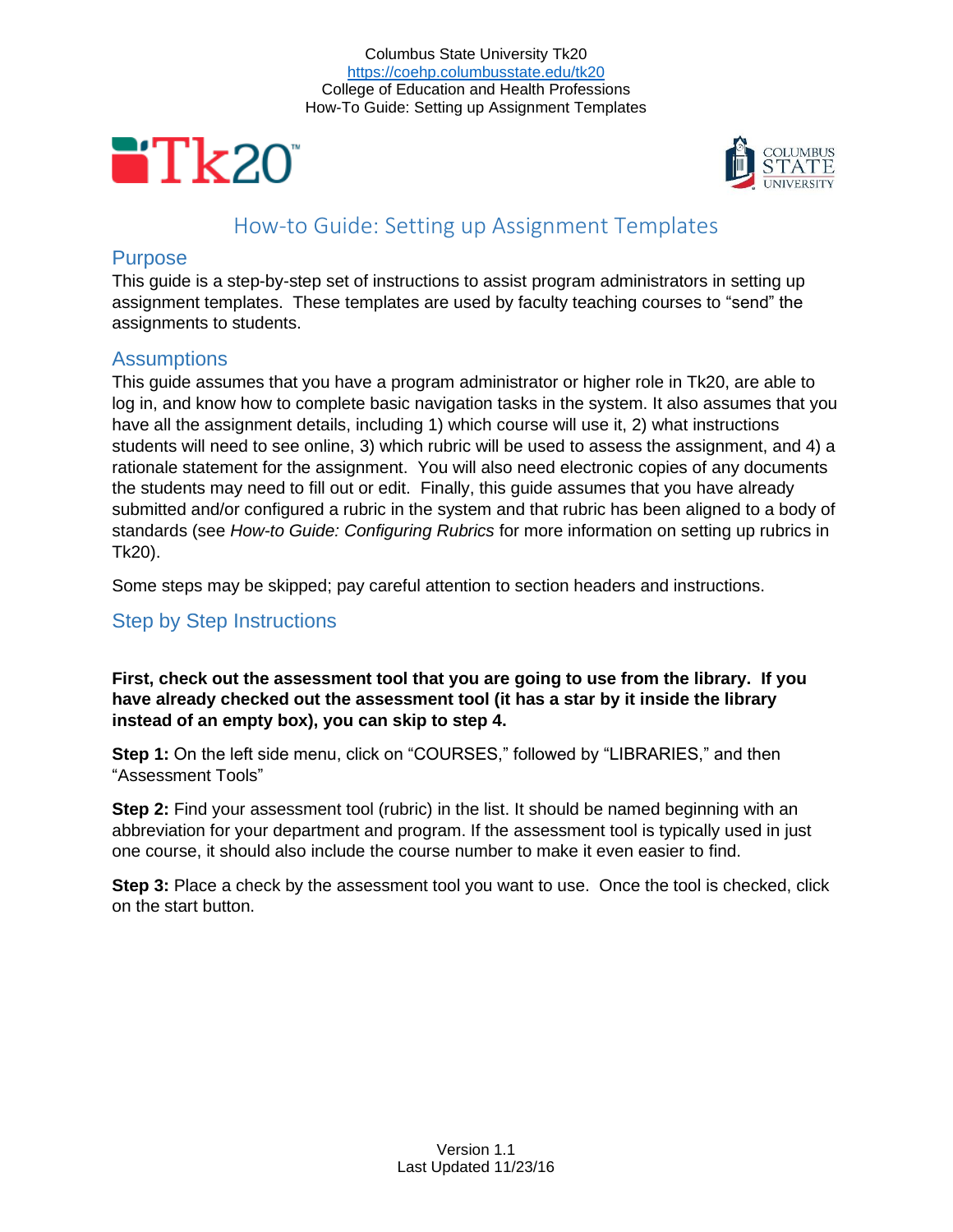

**Next you need to upload any documents that students will need to complete the assignment. These documents will be available as attachments in the instructions. If you do not need to upload any documents, skip to step 9.**

**Step 4:** On the left side menu, click on "DOCUMENT ROOM," followed by "PUBLIC DOCUMENTS." The screen should have a folder structure that lists out departments and programs.

**Step 5:** Click on the  $\Box$  widget to expand each folder (if you click on the name of the folder you'll open an edit name screen and you do not want to do that). To create a new folder (because your program is not there), place a check mark in the box of your department and click on the **E** button at the top of the list and select "Folder." Otherwise, click on the square next to your program and click the  $\Box$  button and select "File."

**Step 6:** The next screen displays all the options for uploading files.

- Clicking on the  $\frac{1}{2}$  select file button will allow you to select a file from your computer to upload. You can also drag the file onto the gray box below the  $\frac{1}{2}$  select file button.
- The title is how the document will be displayed in the document room. Use a title that starts with the department, program, and if possible, course number. For example, "TE ECE EDRG 4219 Case Study Approval Form."
- Complete the forms by entering the file's purpose. For example, "This document is a case study approval form that students need to complete as part of the critical assignment for EDRG 4219.
- Clicking on the  $\begin{bmatrix} 4d & 0 \\ 0 & 0 \end{bmatrix}$  button will close the screen and complete the upload of the document.

**Step 7:** Now that your document is uploaded, go back into your department and program folders to find it (remember, click on the  $H$  widget to expand each folder, not the folder name). You'll see the title of the document you uploaded, which should be hyperlinked. Click the title to open a new screen.

**Step 8:** Scroll all the way down the screen until you see the link to your file. It will be at the bottom of the form right after "File Name." The name should be hyperlinked, so you can click on it. Here's where it gets tricky – you need to record the URL of the page that is displayed once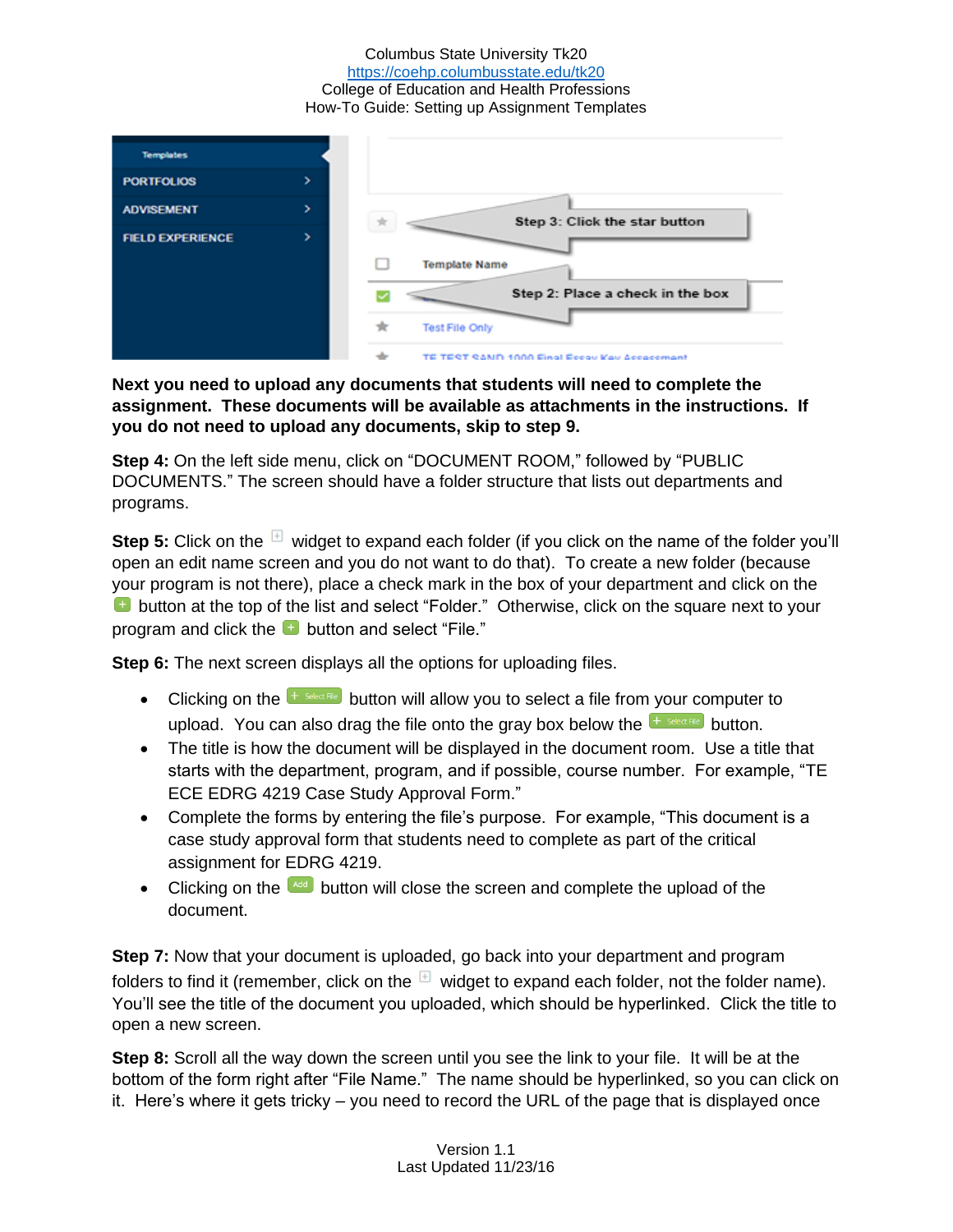you click on the file name, but it will only display for a moment before you download the file. You'll need to click on the name of the file and quickly copy the URL of the new page that opens after you click. You won't do anything with the file, but you will need that URL, so paste it into a safe document so you will have it later.

| Location:                       | TE/PHE                          |
|---------------------------------|---------------------------------|
| PHED 5216 ASSESSMENT ASSIGNMENT |                                 |
| File Name:                      | PHED 5216 Assessment Assignment |
| File Size:                      | 0.02428913 MB                   |
| <b>Extension:</b>               | docx                            |
| Date Uploaded:                  | 11/17/2016                      |

### **Now that you have checked out your assessment tool and have a link for any documents you may need, you can put together your assignment template.**

**Step 9:** Assignment Templates are built under the COURSES menu. On the left side menu, click on "COURSES" followed by "MY TEMPLATES." The screen should list any assignment template that you have previously created (or it is empty if you have none). To start a new template, click on the  $\left[ + \frac{1}{2}$  Create New Assignment or Project Template button.

**Step 10:** Select "Assignment" and enter in a title for the assignment. It should start with your department and program abbreviation, followed by the course number, and a brief description of the assignment. If it's a critical assessment, also add "Critical Assessment" to the assignment title. A good example would be "TE ECE EDRG 4219 Critical Assessment Case Study".

**Step 11:** Include the instructions for the assignment. The "Instructions" section is everything the student will see when they open the assignment. Also include the assignment's rationale statement in the same window.

**Step 12:** Make sure the visibility is set to "Public." If the assignment has only the "private" setting, you will be the only one to be able to see this assignment template, meaning no one else can use it.

**Step 13:** Select the "Student Submission Type." If you check the box "File," the assignment will function as a drop box, giving the students the option to select one or more files and upload them. This is the most common type of assignment. If you just want a box for students to type or paste in text, you can use the "Text" option. The "Artifact" option is used when you are collecting student input data on a form for evaluation (such as a self-evaluation). Once you have completed your selections, click the  $\Box$  button.

**Step 14:** Add any standards for the assignment. This is an optional step. Click the **NEX** button.